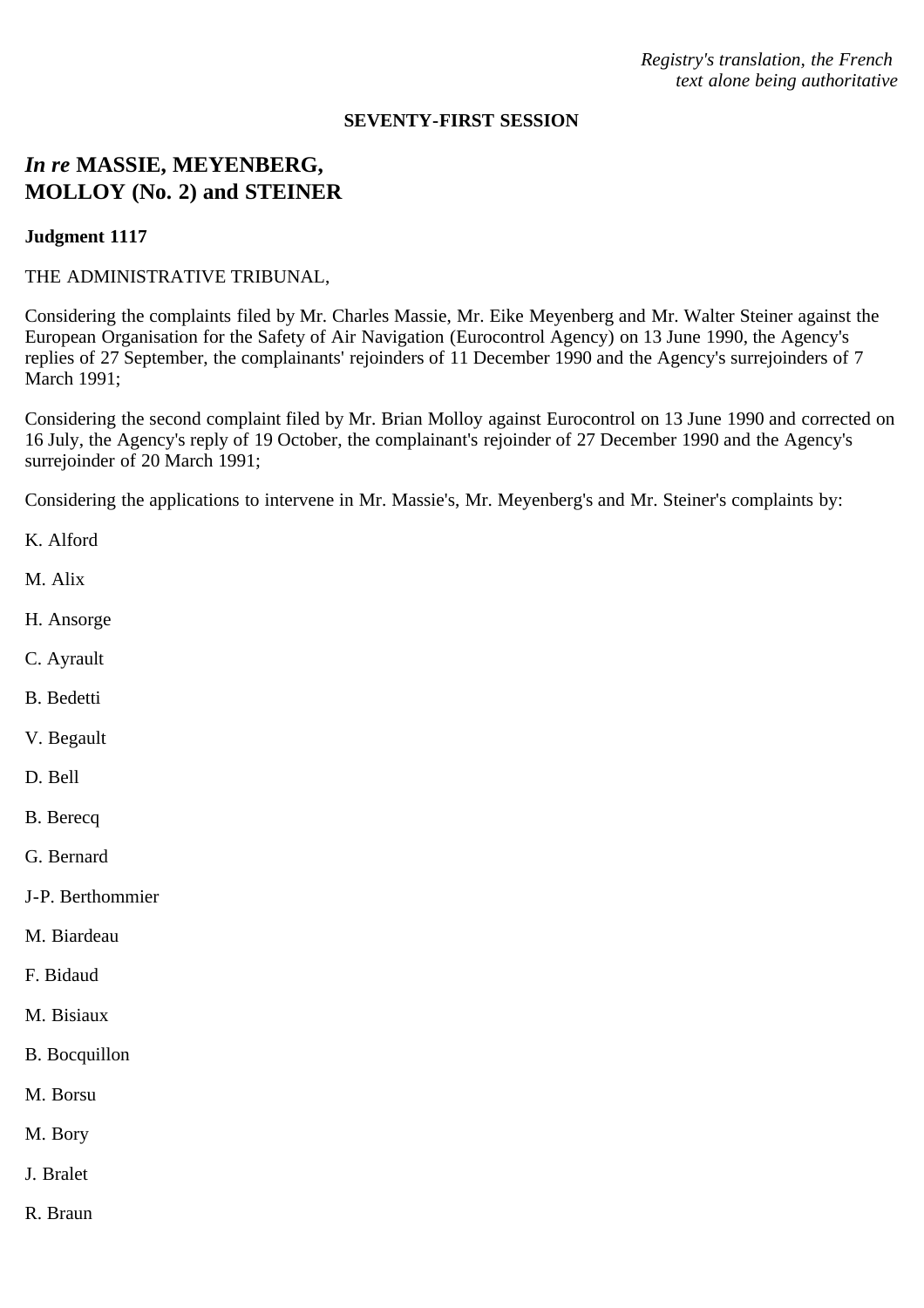- M-N. Brun
- A. Bulfon
- F. Caloo
- F. Carrara
- M. Chauvet
- N. Chichizola
- P. Chudant
- L. Clarke
- N. Clarke
- G. Coatleven
- C. Collignon
- J. Collignon
- P. Crick
- H. Czech
- M. Dalichampt
- C. Dagneau
- D. Danaux
- H. David
- V. Day
- A. De Monte
- J. De Poorter
- J-M. Dechelle
- J. Degrand
- J. Delwarte
- F. Devillières
- J-C. Domez
- D. Doyle
- S. Dubuisson
- F. Dufier
- M. Durasse
- H. Englmeier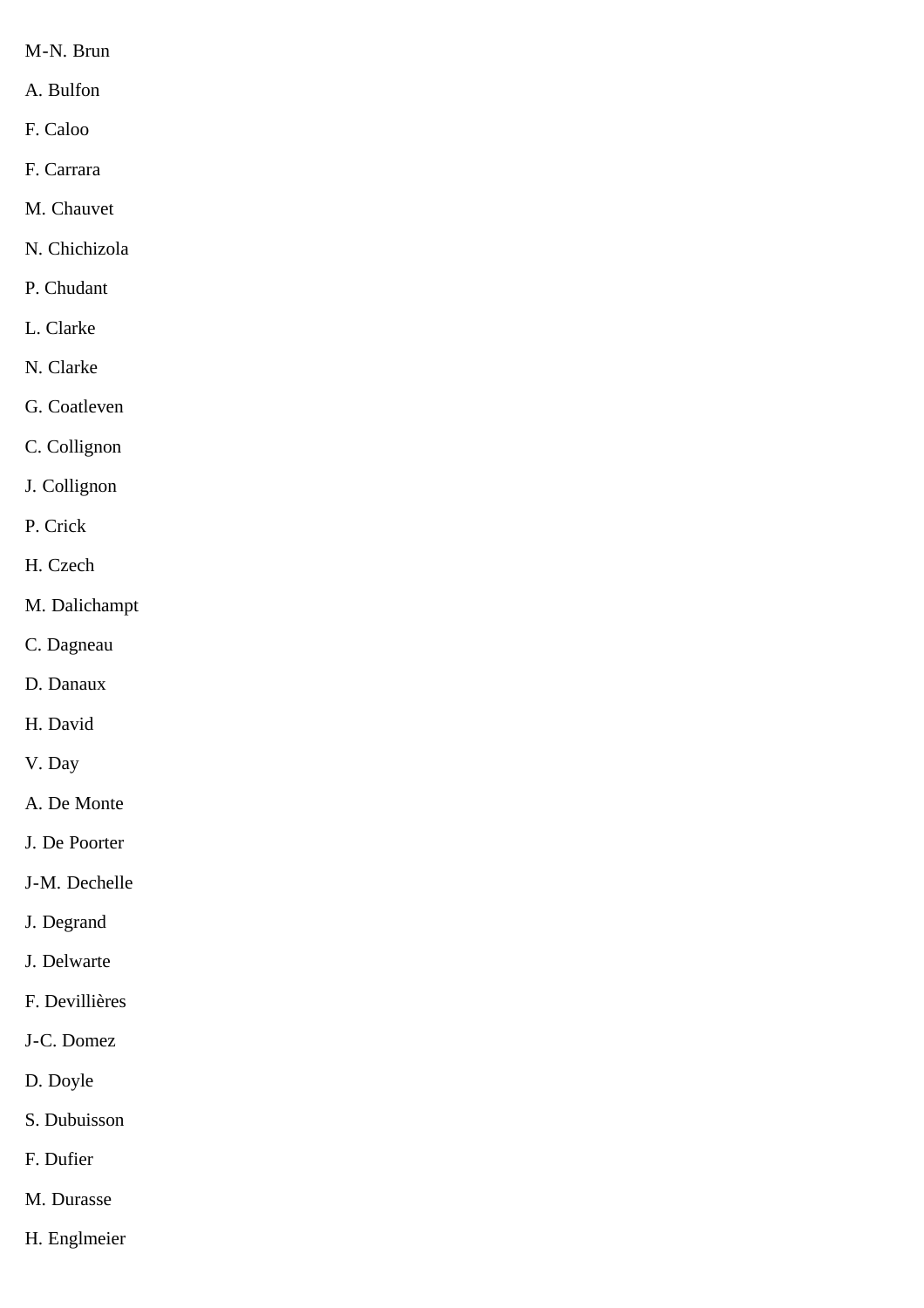- Y. Fauchot
- F. Faurens
- J-P. Florent
- B. Flynn
- G. Fortin
- J. Fortin
- J-P. Francois
- Y. François
- C. Fuchter
- G. Gabas
- M-T. Garzend-Fiquet
- G. Gaveau
- A. Geirnaert
- M. Gérard
- Y. Giusti
- W. Göttlinger
- M-T. Guérin
- A. Guyot
- J. Handschuh
- C. Hantz
- G. Harel
- G. Heinz
- G. Hembise
- J. Hougardy
- P. Humphreys
- P. Hunt
- A. Jourdain
- G. Klawitter
- F. Krella
- L. Kroll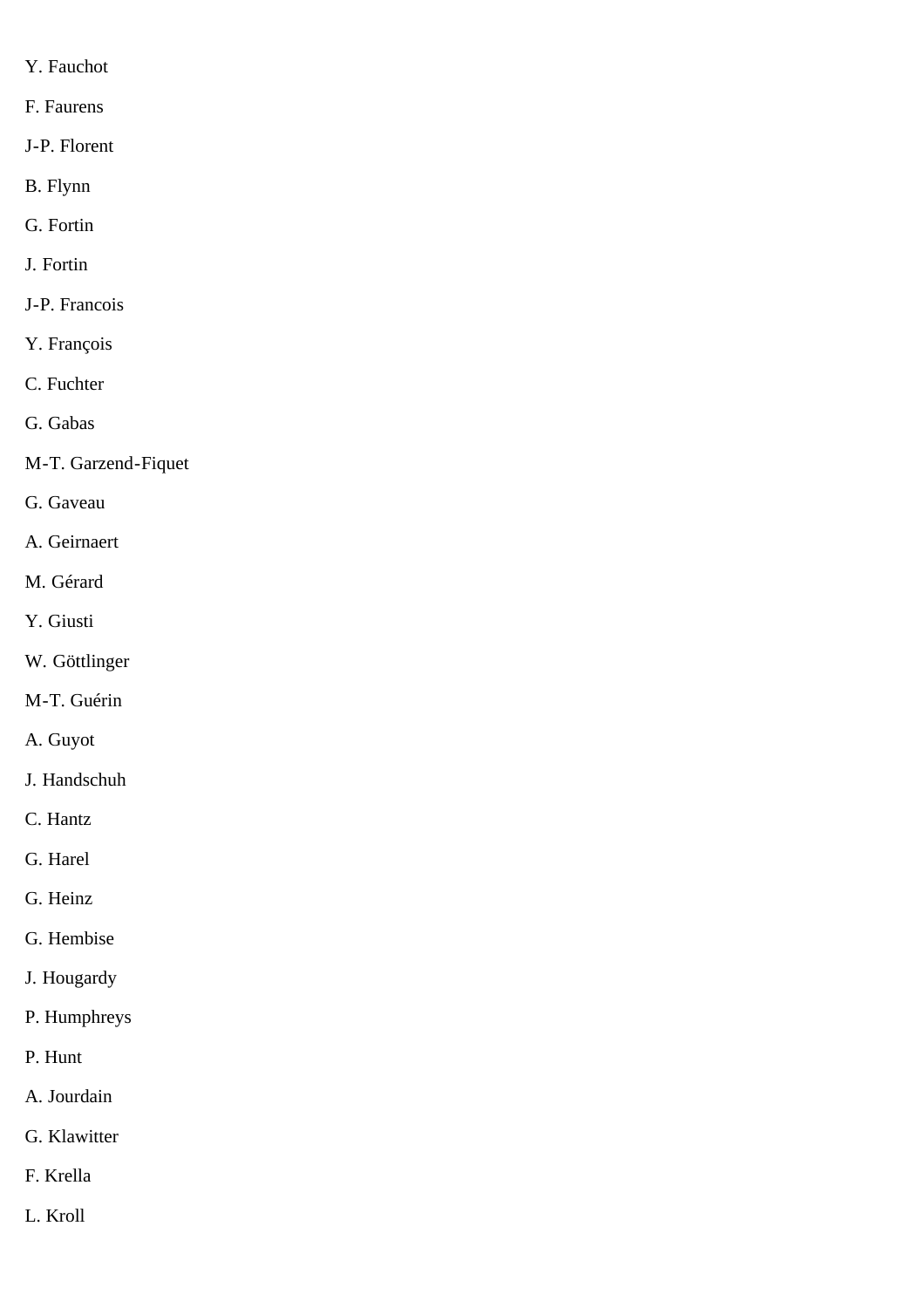- R. Le Bihan
- M-C. Leduc
- P. Lefebvre
- F. Legrand
- W. Lembach
- P. Lenoir
- Y. Leroux
- R. Lucas
- D. Maillet
- J. Martin
- D. Mauge
- J. Mercier
- R. Nesse
- H. Neumann
- M. Oliva
- H. Parvais
- P. Peeters
- M-M. Pesty
- E. Petit
- A. Peyrat
- A. Philippart
- M-T. Picard
- C. Poinsot
- M. Pommez
- J-P. Prochasson
- C. Prosser
- M. Prosser
- C. Pusch
- B. Puthiers
- J. Raes
- M-C. Ragot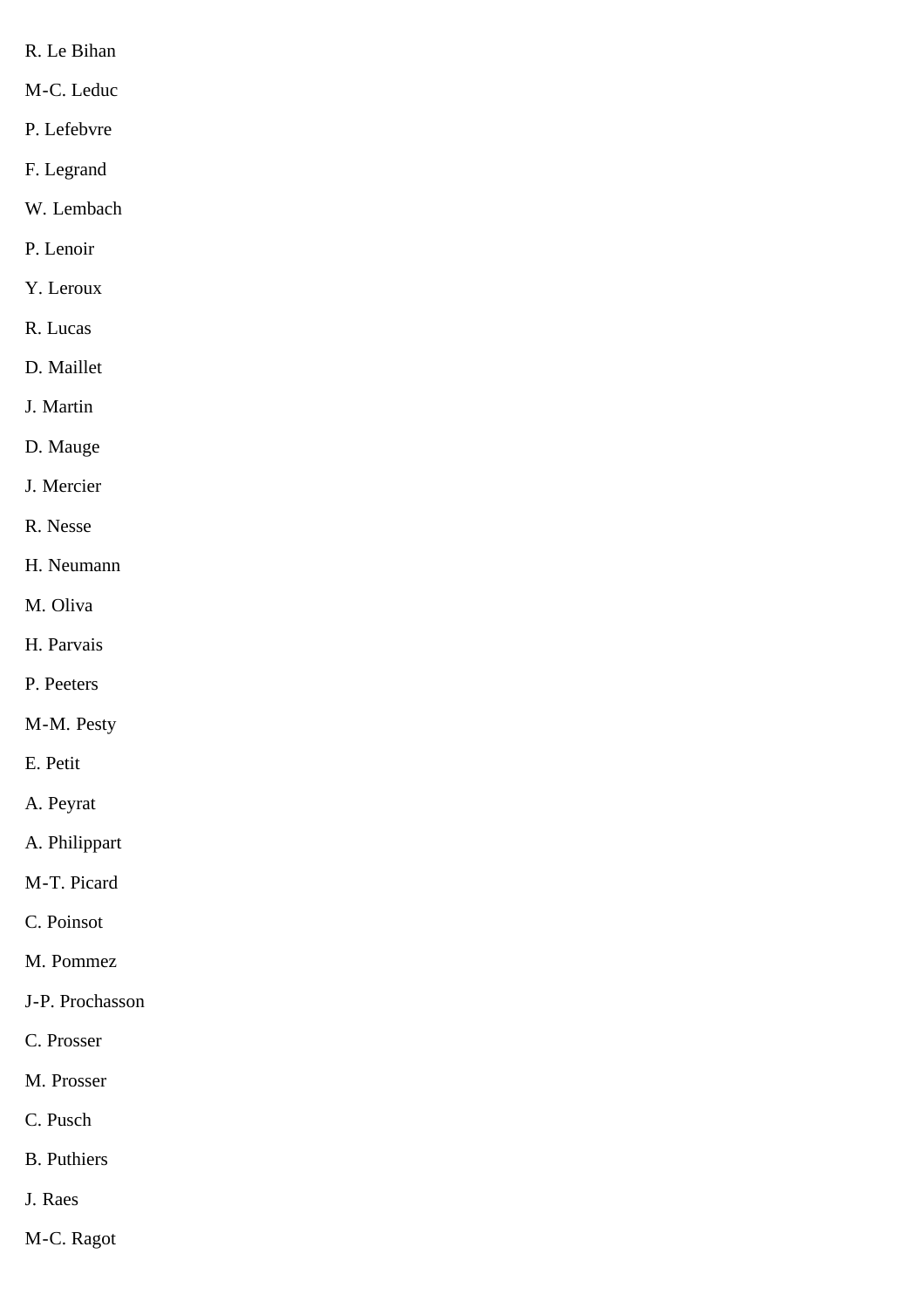- J-J. Richer
- G. Riu
- J. Roelofsen
- F. Roth
- J-M. Roussot
- J-C. Salard
- J-Y. Schaack
- M. Severac
- L. Sillard
- G. Sizun
- P. Slingerland
- A. Studer
- N. Szewczuk
- J-P. Thiel
- G. Thorel
- C. Tovy
- J-C. Tumelin
- M. Turcan
- A. van der Welle
- J-P. Vanderspikken
- D. Vanderstraeten
- F. Vergne
- M. Verschaffel
- J-C. Vollant
- E. Watkins
- H. Weis
- R. Williams
- J. Wolynski
- D. Young
- J-P. Zabka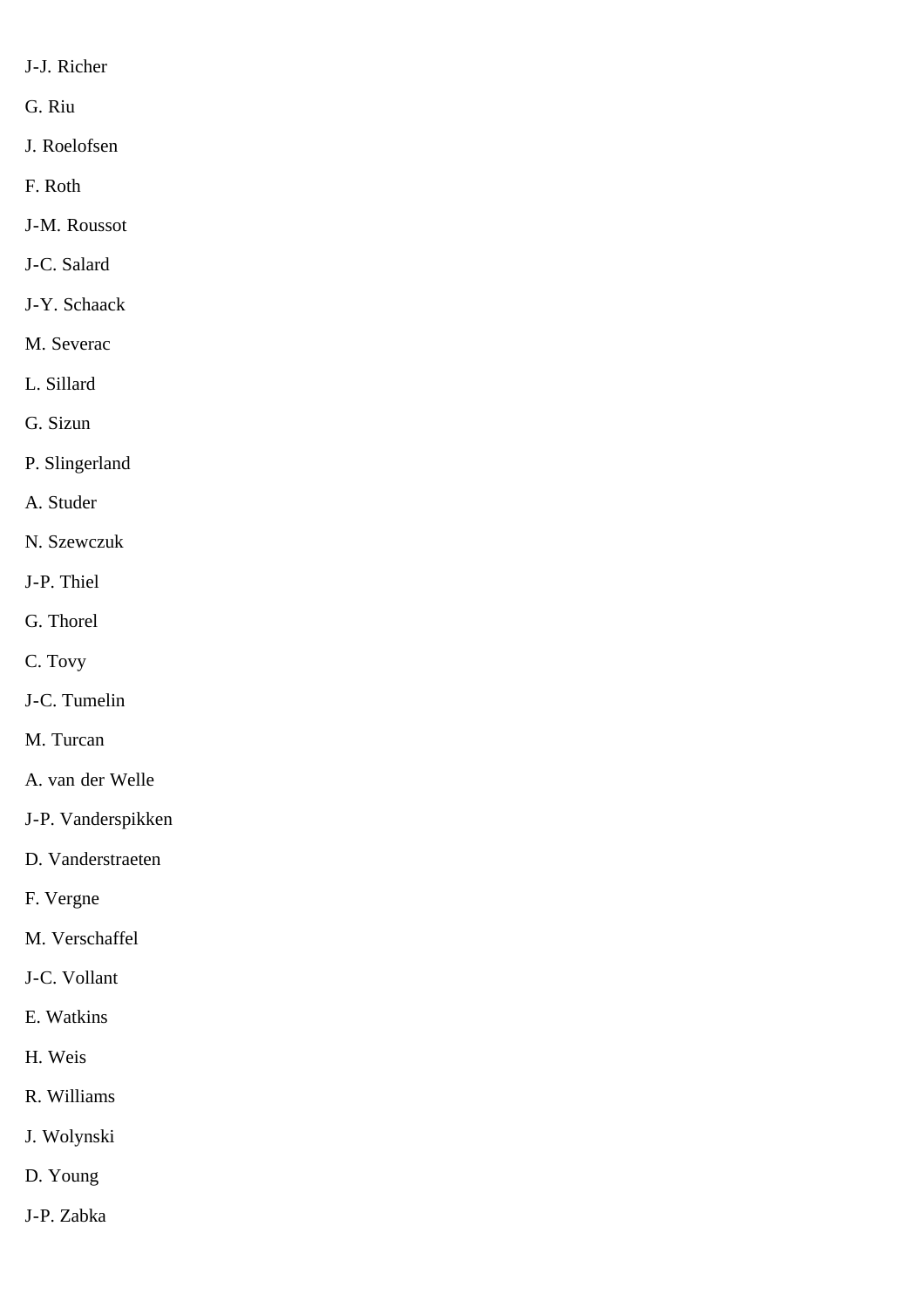A. Zieger

W. Zieger

R. Zöllner

Considering Eurocontrol's observations of 13 May 1991 on the application by Mrs. Christelle Prosser;

Considering Articles II, paragraph 5, and VII, paragraph 1, of the Statute of the Tribunal and Articles 62, 64 and 92 of the Staff Regulations governing officials of the Agency and Article 5 of Rule No. 7 concerning remuneration;

Having examined the written evidence and decided not to order oral proceedings, which none of the parties has applied for;

Considering that the facts of the case and the pleadings may be summed up as follows:

A. In determining staff pay Eurocontrol takes account, for the sake of convenience, of figures worked out by the European Communities.

Article 64 of the Staff Regulations governing officials of the Agency reads:

"An official's remuneration expressed in the currency of the country where the Agency has its headquarters shall, after the compulsory deductions set out in these Staff Regulations or in any implementing provision, be subject to adjustment to take account of the taxation system applicable and of the living conditions in the relevant country of posting.

The weightings reflecting living conditions in the various countries of posting shall be fixed by the Committee of Management on the proposal of the Director General. The procedure governing the aforesaid adjustment shall be prescribed in a rule laid down by the Director General."

On 15 December 1981 the Council of Ministers of the European Communities approved a method of adjusting pay over the next ten years. The method provides for yearly review and five-yearly revision of the geographical weightings, which are calculated to give all staff pay the same purchasing power wherever the duty station may be.

Regulation 3619/86, which the Council adopted on 26 November 1986, was about the first five-yearly revision under the 1981 procedure. At its 150th Session, in February 1987, the Committee of Management of Eurocontrol approved the revised weightings in that regulation.

The Court of Justice of the Communities set aside Regulation 3619/86 by a judgment of 28 June 1988 and on 24 October 1988 the Council of Ministers of the Communities adopted another two regulations, 3294/88 and 3295/88, revising the weightings. At its 158th Session, on 14 February 1989, Eurocontrol's Committee of Management approved the revised weightings in 3294/88 as from 1 January 1981 and in 3295/88 as from 1 January 1986.

The complainants are officials of Eurocontrol and assigned to its Experimental Centre at Brétigny-sur-Orge, in France.

From pay slips dated from 8 to 11 September 1989 reporting arrears of pay for the period 1 January 1981 to 30 September 1989 they learned how much they were being paid on the strength of the revised weightings.

In November 1989 they lodged internal "complaints" under Article 92(2) of the Staff Regulations against the Administration's failure to revise the amount of the arrears as from 1981.

By letters dated 9 March 1990 and received on 15 March, the decisions they impugn, the Director of Personnel and Finance rejected their "complaints" on the Director General's behalf.

B. Mr. Massie, Mr. Meyenberg and Mr. Steiner submit that their complaints are receivable: they filed within ninety days of the date at which they had got notice of the impugned decisions, and they have exhausted the internal means of redress.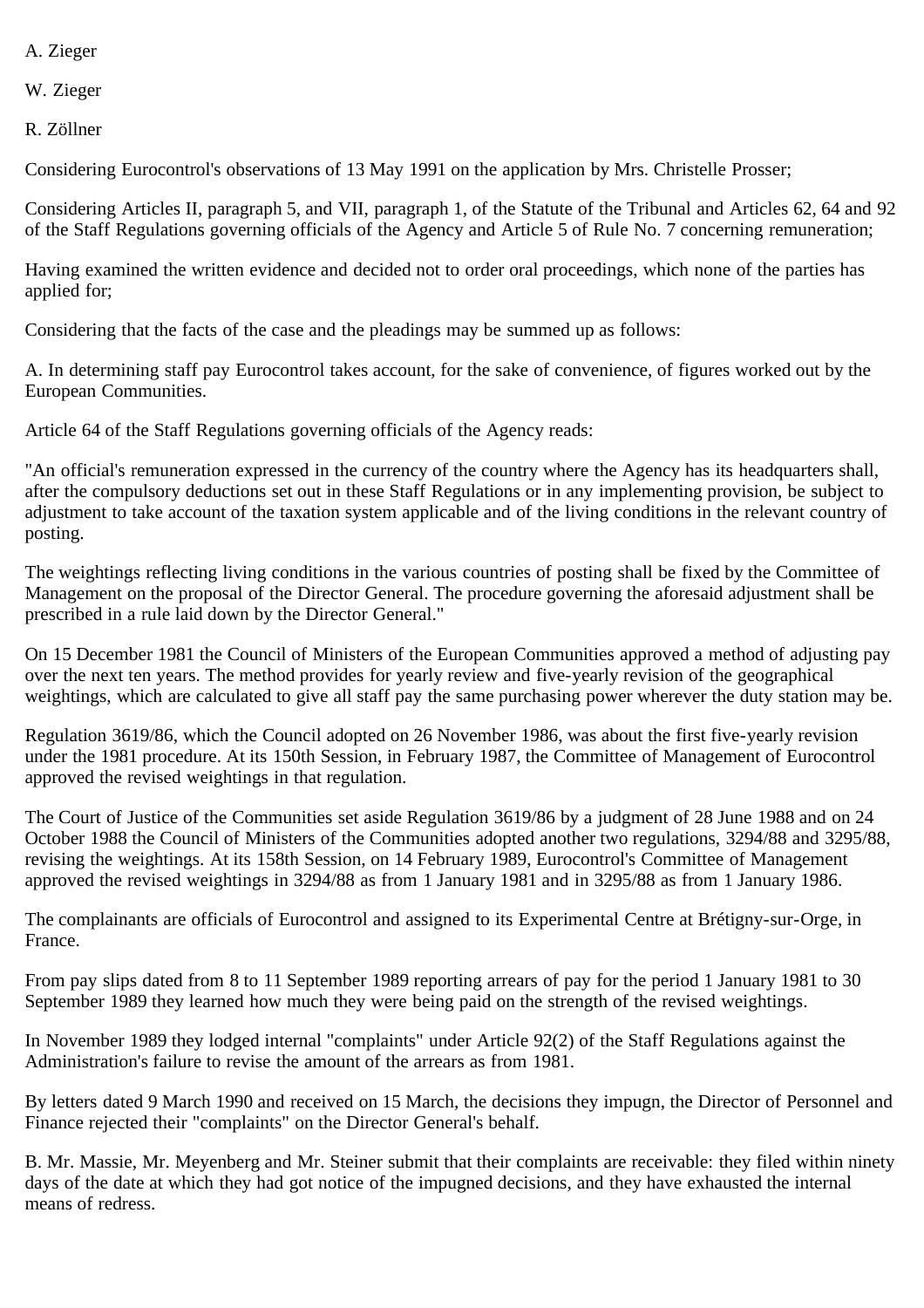They put forward two pleas on the merits.

The first is breach of equal treatment. It is implicit in the Communities' revision of the weightings as from 1 January 1981 that the principle has not been complied with since that date. Eurocontrol is therefore under a duty to "up-date" the amounts of arrears due by paying interest thereon "by way of compensation" and "from the due date".

The complainants' second plea is that Eurocontrol was in breach of Article 62 of the Staff Regulations, under which the official is entitled to "the remuneration carried by his grade and step", and of Article 5 of Rule No. 7 concerning remuneration, which says that salary shall be paid on the first working day of each month. Eurocontrol acted improperly by failing to pay the complainants the full amounts they were entitled to and it therefore owes them redress. In keeping with a principle of law generally acknowledged in all member States on the compensation of victims of criminal offences, the material date for determining the extent of injury is the date of the offence. Eurocontrol is therefore liable for interest on all sums overdue, both by way of compensation and from the due date up to that of actual payment.

The complainants are nevertheless claiming no more than the benefit of a settlement which the European Communities reached on the matter with members of their own staff who had appeals like the complainants'.

They claim the quashing of the impugned decisions, payment of interest at the rate of 8 per cent a year on the arrears by way of compensation and from the due dates, and of costs.

C. Mr. Molloy also has two pleas.

His main one is that Eurocontrol has failed to restore fully the parity of the purchasing power of staff pay at its various duty stations, because it has taken proper account neither of the decline in the value of money nor of the delay in paying the arrears.

His subsidiary plea is that the practice in Eurocontrol is to adjust staff pay in the same way as the Communities do. That practice, he argues, is a fundamental term of his contract and entitles him at the very least to benefit from the settlement the Communities concluded with their staff members.

He asks the Tribunal to set aside his pay slips notifying arrears due for the period from 1 January 1981 to 30 June 1988 insofar as they pay no interest by way of compensation or from the due date; to quash the decision of 9 March 1990; and to order payment of 25,000 French francs in compensatory interest on the arrears and payment of interest on the arrears at 10 per cent a year from the due dates, and, subsidiarily, payment of interest at 8 per cent a year from the due dates as provided for in the above-mentioned settlement. He seeks costs.

D. In its replies to Mr. Massie's, Mr. Meyenberg's and Mr. Steiner's complaints Eurocontrol submits that they are irreceivable because the complainants have failed to follow the procedure in Article 92 of the Staff Regulations. Before lodging an internal "complaint" they ought to have submitted "requests" under 92(1): only the rejection of such a request may give rise to a "complaint".

The Organisation's pleas on the merits are subsidiary.

There was no breach of equal treatment. The purpose of the weightings is to give the pay of staff at the different duty stations purchasing power that is comparable, not identical. The five-yearly review carried out under the 1981 procedure is supposed to ensure proper respect for Article 64 of the Staff Regulations over the medium-term, but requires the payment neither of interest nor of compensation if any arrears fall due. Nor does the law of the international civil service make provision for any such payments.

Eurocontrol acted in compliance with Articles 62 of the Staff Regulations and 5 of Rule No 7. Pay in the European civil service is not just consideration for each day's work but is mainly intended to provide a decent livelihood. The method of adjusting pay presupposes some lapse of time between the material period and the date of payment of any arrears. The yearly reckoning of new weightings is based on statistics from earlier dates. The weightings for the period from 1 July 1989 to 30 June 1990, for example, are not determined until the end of 1990 and any arrears are paid later, with retroactive effect from 1 July 1990, but with no interest to make up for the lapse of time.

The complainants have to found their claim to interest on some provision in the Staff Regulations. The criminal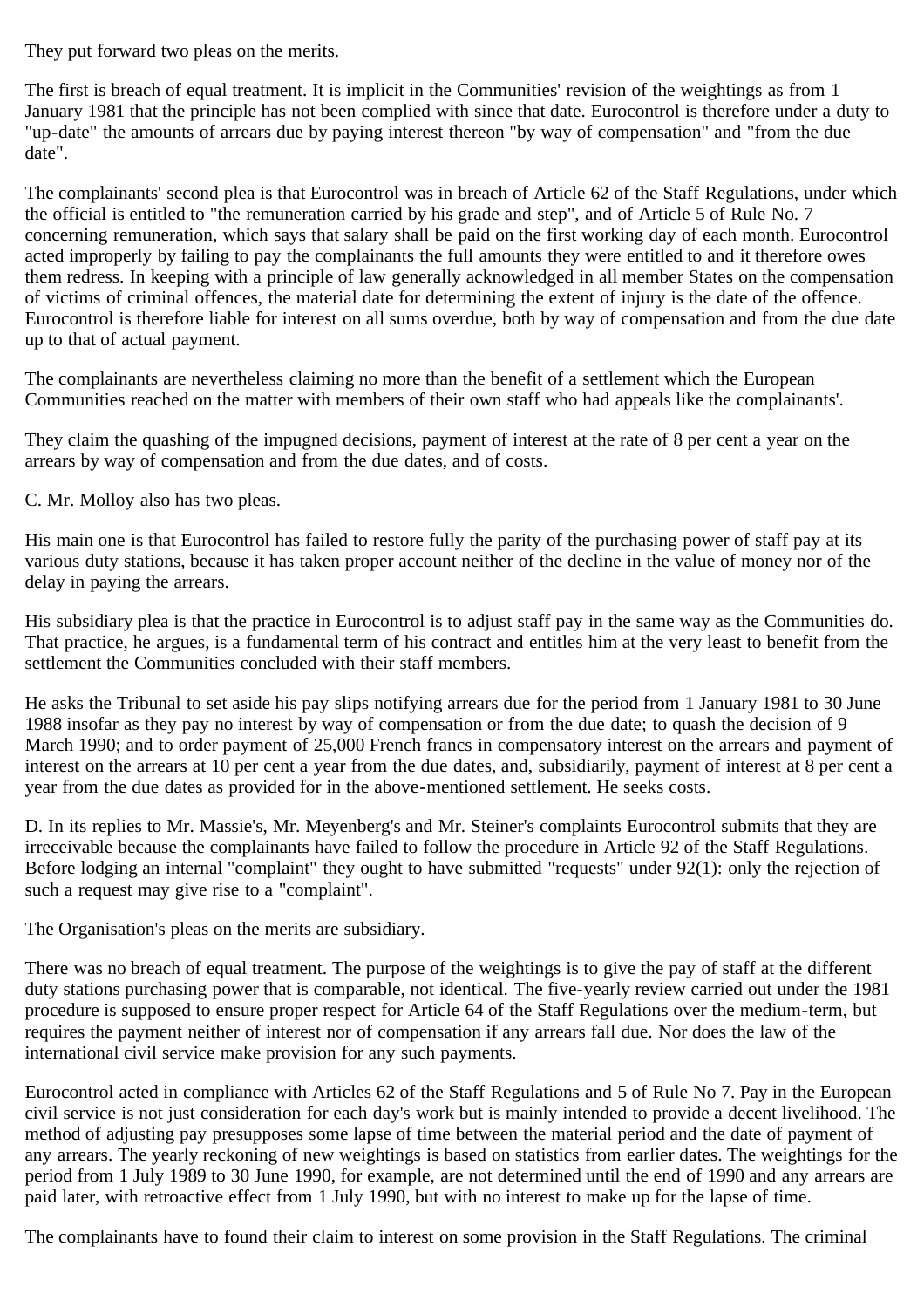law they cite is immaterial. Eurocontrol was not at fault; once it had the Communities' updated figures it acted to restore the purchasing power of staff pay by retroactively applying the new weightings. Until those figures were issued it was not even aware that there were grounds for revision. So setting a date from which interest might run would be meaningless.

As for the complainants' restricting their claims to the terms of the alleged settlement between the Commission of the Communities and a group of officials, they offer no evidence of any such settlement. Even supposing there was one, it would not be binding on Eurocontrol, a legal entity quite independent of the Communities.

At all events Eurocontrol could not have acted until the Communities had approved the new figures. So if the complainants did suffer any injury, blame for the delay lies elsewhere. And consistent precedent has it that interest will fall due only when the amount of the principal has been determined and is payable.

E. In its reply to Mr. Molloy's complaint Eurocontrol puts forward most of the same pleas as in its replies to the other complaints, again objecting to receivability and submitting that it abided by the principle of equal treatment and by the Staff Regulations. On the last issue it further observes that Article 64 of the Staff Regulations does not prescribe the automatic adjustment of pay to the cost of living at any particular duty station. Nor, unlike the Communities' rules, do Articles 64 and 65 of Eurocontrol's Regulations say how often pay has to be reviewed.

The Organisation says that there is no binding practice of matching pay at Eurocontrol to pay in the Communities, alignment having never been more than approximate. It has the same line of argument as is summed up under D above about the settlement the complainant alleges in the European Communities. It again cites the case law about the date at which any liability for payment of interest may arise.

F. In their rejoinders Mr. Massie, Mr. Meyenberg and Mr. Steiner submit that Eurocontrol's objections to receivability in its replies are typical of its bad faith: there is no question but that their internal "complaints" challenged decisions adversely affecting them within the meaning of Article 92(3) of the Staff Regulations.

On the merits they submit that the general principles of law they are relying on are part and parcel of the applicable law. They seek to show that pay at Eurocontrol and pay in the European Communities have invariably kept in step and they maintain that that is why the settlement reached in March 1989 in the Communities is crucial to their case. They express surprise at Eurocontrol's questioning the very existence of that settlement and they supply by way of evidence texts of correspondence between the Commission of the European Communities, the Council of Ministers and their own counsel. They point out that officials at the Eurocontrol centres at Maastricht and Karlsruhe are getting compensation for a sizeable drop in pay attributable to the revised weightings; yet there is no express provision for such compensation in the Staff Regulations.

G. In his rejoinder Mr. Molloy submits that his complaint is receivable under Article 92(2), which allowed him to "submit to the appointing authority a complaint against an act adversely affecting him, either where the said authority has taken a decision or where it has failed to adopt a measure prescribed by the Staff Regulations". Such indeed, he maintains, was his own case.

He also seeks to refute Eurocontrol's pleas on the merits. He contends that since its method of adjusting pay makes delay unavoidable it is under a duty to pay interest and compensation for any inflation there may have been. Making the decision retroactive implies that the arrears were due and Eurocontrol was therefore liable for payment at each of the due dates from January 1981 on. The complainant enlarges on his point that the material rules at Eurocontrol and in the Communities are similar, asserts an acquired right to the practice of aligning pay, and maintains that he is therefore entitled to benefit by the settlement.

H. In its surrejoinders on the complaints of Mr. Massie, Mr. Meyenberger and Mr. Steiner, Eurocontrol presses its objections to receivability. On the merits it develops its contention that there is no general and continuous practice of ensuring parity in net pay between Eurocontrol and the Communities and that it is under no duty in law to align. Since the complainants' reasoning is fundamentally unsound they may not rely on the settlement in the Communities.

I. In its surrejoinder on Mr. Molloy's complaint Eurocontrol also presses its objections to receivability. On the merits it again maintains that the method of adjusting pay confers right to interest neither "by way of compensation" nor "from the due date". Giving retroactive effect to the five-year review of the weightings was in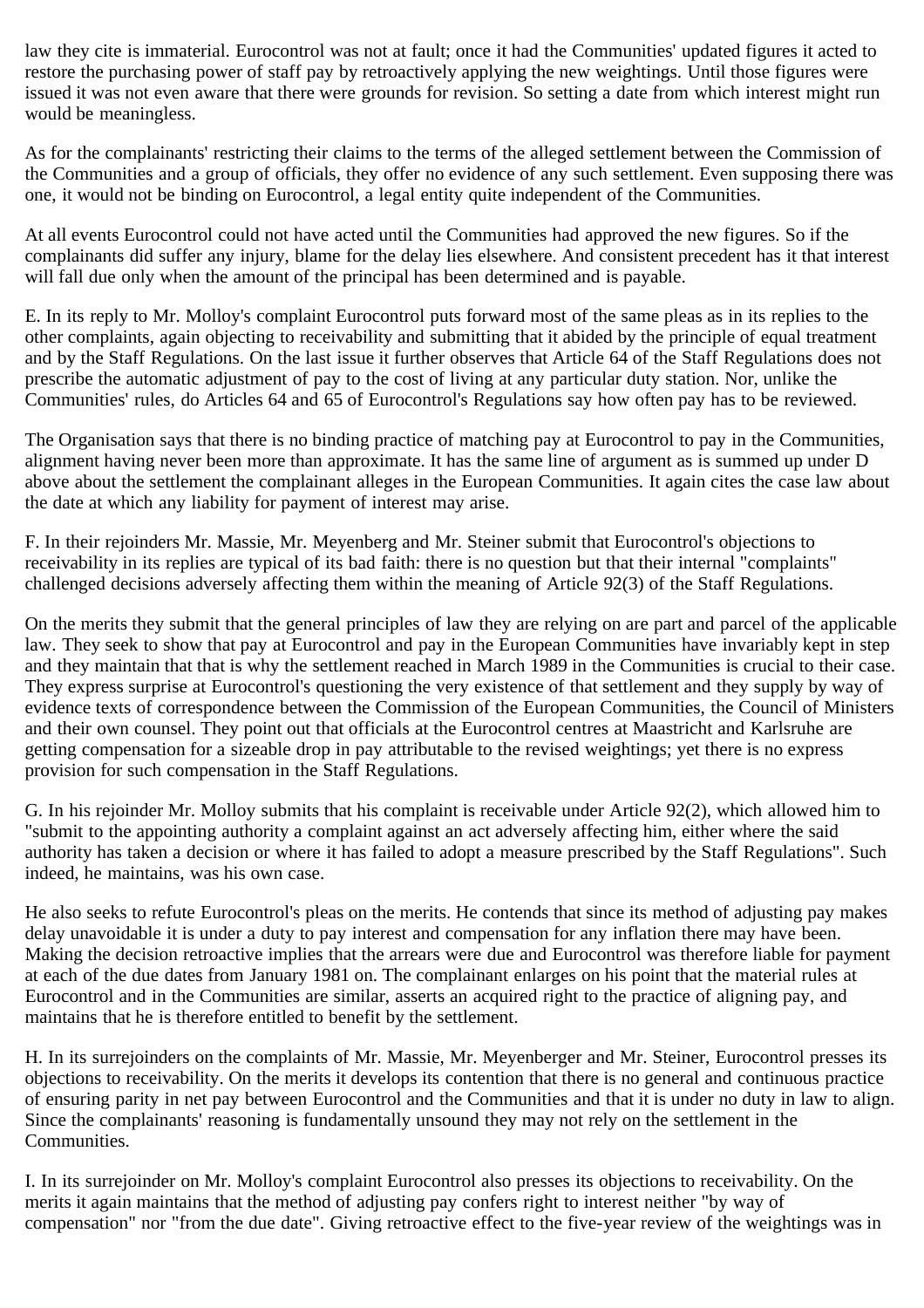itself enough to put all its staff again on a par. As in its other surrejoinders it contends that there was never absolute concordance with pay in the Communities, that there is no acquired right, and that the settlement in the Communities is of no concern to Eurocontrol.

# CONSIDERATIONS:

1. Eurocontrol employs the complainants at its centre at Brétigny-sur-Orge, in France. By a decision of 14 February 1989, and acting under Article 64 of the Staff Regulations, the Organisation's Committee of Management corrected with retroactive effect the "weighting" factors to be applied to staff pay. The complainants thereby became entitled to arrears of pay for the period from 1 January 1981 to September 1989. They then claimed payment of interest on those sums "by way of compensation" and "from the due date", Eurocontrol refused their claims, and they want the Tribunal to quash its decisions.

2. Article 64 of the Staff Regulations says that pay expressed in the currency of the country where Eurocontrol has its headquarters - Belgian francs - shall be "subject to adjustment to take account of the taxation system applicable and of the living conditions in the relevant country of posting". The second paragraph reads: "The weightings reflecting living conditions in the various countries of posting shall be fixed by the Committee of Management on the proposal of the Director General". The purpose of such weightings is to give staff pay the same purchasing power wherever the duty station may be.

3. Eurocontrol's custom is to keep in line with the weighting factors applied in the European Communities. It does so for practical reasons though it takes account of its own requirements as well.

4. The European Communities set the weightings for five years at a time. By Regulation 3619/86 of 26 November 1986 the Council of the Communities set the weightings for 1981-85, but it refused to apply them with retroactive effect, as the Commission had proposed, and there was a dispute that went to the Court of Justice of the Communities. In its judgment of 28 June 1988 (Case 7/87, Commission v. Council, ECR p. 3401) the Court set aside the regulation.

5. The Council adopted two new regulations on 24 October 1988, No. 3294/88, which amended the weightings for 1981-85 as from 1 January 1981, and No. 3295/88, which amended them as from 1 January 1986 for the next fiveyear period.

6. Eurocontrol's Committee of Management thereupon decided, on 14 February 1989, to amend the weightings with retroactive effect from the same dates for staff at Eurocontrol duty stations. That meant an appreciable increase for staff in France and the United Kingdom. It also meant a drop for staff in the Federal Republic of Germany and the Netherlands, but the Organisation decided, instead of reducing their pay, to wait until cost-of-living adjustments brought it in line with the new weightings anyway.

7. The staff were paid any arrears due from September 1989 on. The complainants put to the Director General identical claims to payment of interest on the arrears to make good the loss of purchasing power in their pay since 1981. In support they cited statistics published by the European Communities on the cost of living in France from 1981 to 1989.

8. On 9 March 1990 the Director of Personnel and Finance replied on the Director General's behalf rejecting the claims for reasons he set out at length, and those are the decisions the complainants are impugning. There are 143 applications to intervene in Mr. Massie's, Mr. Meyenberg's and Mr. Steiner's complaints.

9. Since the four complaints raise the same issues they are joined to form the subject of a single ruling.

10. The complainants have two main pleas. One is that the retroactive increase in the weightings acknowledges the steady erosion of the purchasing power of their pay since 1981. There has been breach of the rule that staff should have equal pay whatever their duty station, and the complainants want their loss to be offset by the payment of interest at a suitable rate. Their other plea is a subsidiary one: the European Communities have conceded that compensation is due because they agreed to pay interest in a settlement with staff who had filed claims to such compensation. They submit items of correspondence between representatives of the Council or the Commission and the agents of those staff which show that they were paid some 8 per cent interest in settlement.

11. The complainants are not forthcoming about the exact amount they claim. It is not clear whether they want both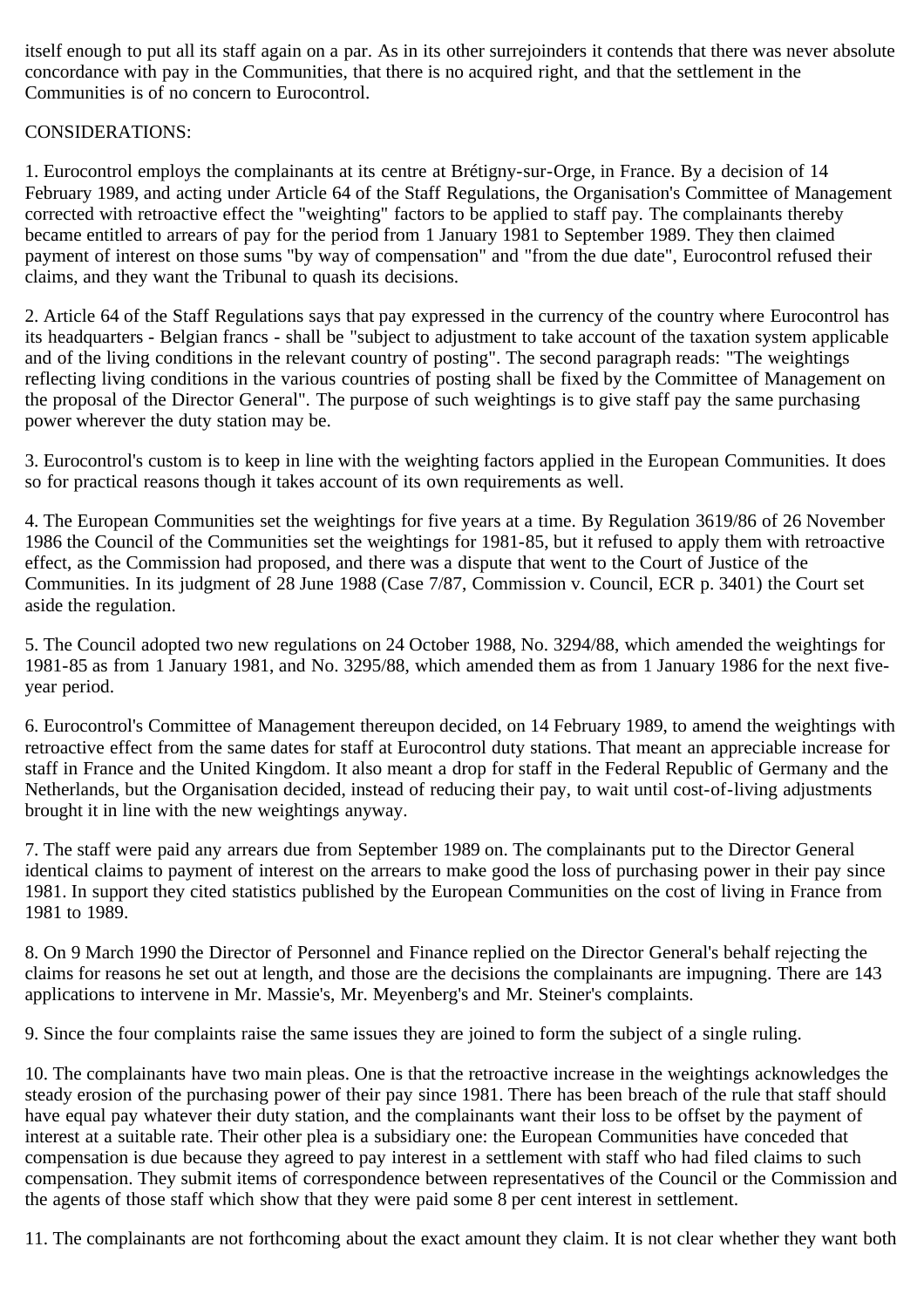interest "by way of compensation" and interest "from the due date" or that is just two ways of saying the same thing. Be that as it may, they give to understand that they would be satisfied with interest at 8 per cent, along the lines of the settlement in the Communities.

12. Eurocontrol's preliminary retort is that the complaints are irreceivable because the complainants have failed to exhaust the internal means of redress. In its submission they should have begun by putting claims to the Director General under Article 92(1) of the Staff Regulations and only when they had a decision on those claims would they have been free to lodge internal "complaints" and, later, go to the Tribunal.

13. On the merits the Organisation argues that Articles 64 and 65 of the Staff Regulations do not require it to link pay to the cost of living. The arrangements made under those articles allow it discretion over the size and frequency of adjustments and over the relevant factors. For one thing, the text of Article 64 implies that allowance shall be made for taxation, a factor that is irrelevant in the Communities. Until the new rates of pay had been worked out there was no knowing what further amounts would be due to staff; so there was no ascertainable cash debt and no specific sum on which any interest was due by reason of non-payment. In Eurocontrol's submission that is what the European Court held in a judgment of 30 September 1986 (Case 174/83, Ammann and others v. Council of the European Communities, ECR p. 2647).

14. As for the settlement the Communities reached with some staff members, Eurocontrol points out that its purpose and content are unknown and that it was a matter of policy, not of law.

## Receivability

15. The objection to receivability fails. According to Article 92 of the Staff Regulations the gist of the internal appeal procedure is that before lodging an internal complaint the staff member shall submit his grievances or claims to the Administration to enable it to take a decision. That is what the complainants did since Eurocontrol had the opportunity of stating its position.

16. The complainants took the view that according to the principle of equal treatment embodied in the Staff Regulations they were entitled not only to arrears of pay but also to interest thereon. They were free to conclude that the competent authority had, to quote Article 92(2), "failed to adopt a measure prescribed by the Staff Regulations" and that they therefore had the right to appeal directly to the Tribunal against the refusal of their claims. The conclusion is that they did exhaust the internal means of redress as Article VII(1) of the Tribunal's Statute requires and that their complaints are receivable.

### The merits

17. Eurocontrol's pleas on the merits are sustained.

18. The system of periodic adjustment according to criteria applied a posteriori means that any action taken will perforce be retroactive. So such action is not tantamount to acknowledgement by Eurocontrol of an obligation to make decisions reached at the end of some period retroactive to the start of it. Adjustment is a continuous process over any given period, and it is reasonable to regard the figures that are taken at the end of that period as properly applying to the whole of it.

19. Secondly, Article 64 confers wide discretion on the Administration in determining whether there is good reason to adjust pay and what factors to bear in mind for the purpose. It has to make comparative assessments in working out the weightings, and so the figures it arrives at are bound to be lump-sum approximations.

20. So there can be no specific amount due, and yielding interest, until the competent authority has reached its decision. In this case it did not do so until 1989 for the years that included the period 1981-85. If the staff thought it necessary to alter the weightings by the end of that period they could have submitted claims to the competent authority under Article 92(1) of the Staff Regulations and thereby safeguarded their entitlements for the period.

21. Lastly, the settlement the European Communities reached in a dispute with their staff lays no obligation on Eurocontrol, the less so since the reasons for the settlement and the terms of it are largely unknown.

22. The conclusion is that the complaints are devoid of merit and must fail. So do the applications to intervene.